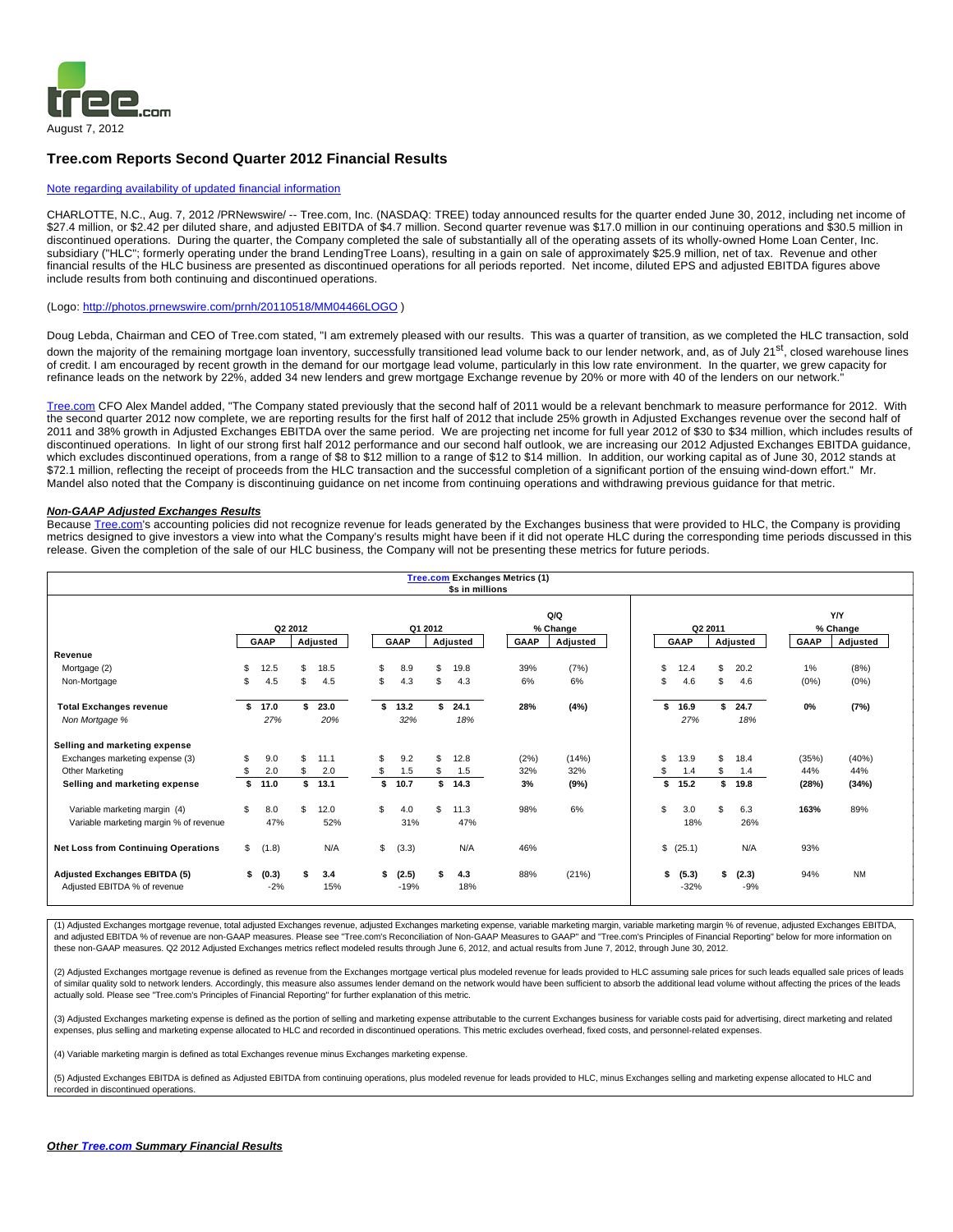|                                         |         |        | <b>Tree.com Summary Financial Results</b><br>\$s in millions (except per share amounts) |        |                 |         |        |                 |
|-----------------------------------------|---------|--------|-----------------------------------------------------------------------------------------|--------|-----------------|---------|--------|-----------------|
|                                         | Q2 2012 |        | Q1 2012                                                                                 |        | Q/Q<br>% Change | Q2 2011 |        | Y/Y<br>% Change |
| Revenue                                 |         |        |                                                                                         |        |                 |         |        |                 |
| From Continuing Ops                     | \$      | 17.0   | \$                                                                                      | 13.2   | 28%             | \$      | 16.9   | 0%              |
| From Discontinued Ops                   | \$      | 30.5   | \$                                                                                      | 50.9   | (40%)           | \$      | 26.5   | 15%             |
| <b>Total Revenue</b>                    | \$      | 47.5   | \$                                                                                      | 64.1   | (26%)           | \$      | 43.4   | 9%              |
| Adjusted EBITDA *                       |         |        |                                                                                         |        |                 |         |        |                 |
| From Continuing Ops                     | \$      | (0.3)  | \$                                                                                      | (2.5)  | 88%             | \$      | (5.3)  | 94%             |
| From Discontinued Ops                   | \$      | 5.0    |                                                                                         | 19.8   | (75%)           | \$      | (5.2)  | <b>NM</b>       |
| <b>Total Adjusted EBITDA</b>            | \$      | 4.7    | \$                                                                                      | 17.3   | (73%)           | \$      | (10.5) | <b>NM</b>       |
| <b>EBITDA*</b>                          |         |        |                                                                                         |        |                 |         |        |                 |
| From Continuing Ops                     | \$      | (1.6)  | \$                                                                                      | (3.9)  | 59%             | \$      | (35.5) | 95%             |
| From Discontinued Ops                   | \$      | 3.4    | S                                                                                       | 19.6   | (83%)           | \$      | (9.1)  | <b>NM</b>       |
| <b>Total EBITDA</b>                     | \$      | 1.8    | \$                                                                                      | 15.7   | (89%)           | \$      | (44.6) | <b>NM</b>       |
| Net Income/(Loss)                       |         |        |                                                                                         |        |                 |         |        |                 |
| Net Loss from Continuing Ops            | \$      | (1.8)  | \$                                                                                      | (3.3)  | 46%             | \$      | (25.1) | 93%             |
| Net Income/(Loss) from Discontinued Ops | \$      | 29.2   | S                                                                                       | 17.4   | 67%             | \$      | (9.4)  | <b>NM</b>       |
| Net Income/(Loss)                       | \$      | 27.4   | \$                                                                                      | 14.1   | 93%             | s       | (34.5) | <b>NM</b>       |
| Net Income/(Loss) Per Share             |         | 2.42   |                                                                                         | 1.27   | 91%             | \$      | (3.13) | <b>NM</b>       |
| Diluted Net Income/(Loss) Per Share     |         | 2.42   | \$                                                                                      | 1.27   | 91%             | \$      | (3.13) | <b>NM</b>       |
| <b>From Continuing Operations:</b>      |         |        |                                                                                         |        |                 |         |        |                 |
| <b>Net Loss Per Share</b>               | \$      | (0.16) | \$                                                                                      | (0.29) | <b>NM</b>       | \$      | (2.28) | <b>NM</b>       |
| <b>Diluted Net Loss Per Share</b>       |         | (0.16) | \$                                                                                      | (0.29) | <b>NM</b>       | \$      | (2.28) | <b>NM</b>       |
| MM Not Mooningful                       |         |        |                                                                                         |        |                 |         |        |                 |

NM = Not Meaningful

\* EBITDA and Adjusted EBITDA are Non-GAAP measures. Please see "Tree.com's Reconciliation of Non-GAAP Measures to GAAP" and "Tree.com's Principles of Financial Reporting" below for more information on Adjusted EBITDA

## **Second Quarter 2012 Highlights**

## **Continuing Operations**

- Second quarter revenue was \$17.0 million, up \$3.8 million, or 28%, from the first quarter 2012, and relatively flat with the second quarter 2011. The increase quarter-over-quarter was driven largely by higher mortgage Exchange revenue and \$1.1 million of second quarter revenue for marketing consulting services. These marketing consulting services are expected to contribute to third and fourth quarter revenue but not revenue beyond 2012. The increase in mortgage Exchange revenue was primarily the result of revenue recognized after the June 6, 2012 closing of the HLC asset sale from leads that were, prior to closing, transmitted to HLC without revenue recognition in continuing operations, as well as improved monetization metrics during the quarter.
- Net loss from continuing operations was \$1.8 million in the second quarter 2012, a \$1.5 million improvement from the first quarter 2012 and a \$23.3 million improvement from the second quarter 2011, which included a \$29.3 million charge related to the impairment of intangible assets and a corresponding \$11.9 million income tax benefit.
- Adjusted EBITDA from continuing operations in the second quarter was a loss of \$0.3 million, a \$2.2 million improvement from the first quarter 2012 and a \$5.0 million improvement compared to second quarter 2011. The quarter-over-quarter improvement was the result of increased revenue. The year-over-year improvement was driven primarily by \$4.3 million lower selling and marketing expense.
- Total Adjusted Exchanges revenue was down 4% in the second quarter compared to the first quarter 2012, as we transitioned lead volume formerly transmitted to HLC to our mortgage Exchange and our lender network adjusted to the availability of those leads.
- Adjusted Exchanges variable marketing margin increased to \$11.9 million in the second quarter, up 6% compared with \$11.3 million in the first quarter 2012, and representing the sixth consecutive quarter of improvement. Adjusted Exchanges variable marketing margin % of revenue improved to 52% in the second quarter, up from 47% in the first quarter 2012, reflecting lower offline marketing expenditures in this low interest rate environment and illustrating our flexibility to dynamically adjust marketing expenditures according to market conditions.

## **Discontinued Operations**

- Net income from discontinued operations was \$29.1 million in the second quarter 2012, a significant increase as compared with both \$17.4 million net income from discontinued operations in the first quarter 2012 and a net loss from discontinued operations of \$9.4 million in the second quarter 2011. In both cases, the improvement was driven by the gain on sale of HLC assets.
- Loans held for sale and warehouse lines of credit balances as of June 30, 2012 were \$1.1 million and \$0.3 million, respectively.

#### **Liquidity and Capital Resources**

As of June 30, 2012, Tree.com had \$94.7 million in unrestricted cash and cash equivalents and \$72.1 million of working capital, compared to \$59.0 million and \$31.9 million, respectively, as of March 31, 2012. Working capital is calculated as current assets (including unrestricted and restricted cash) and minus current liabilities (including loan loss reserves). Restricted cash includes \$17.1 million of purchase price from the sale of HLC that is held in escrow pending the resolution of certain loan loss contingencies. Working capital does not reflect \$10 million of deferred contingent consideration payable on the one year anniversary of the closing of the HLC asset sale, subject to various conditions being satisfied. During the second quarter 2012, under the previously announced \$10 million share repurchase program which began in February 2010, we purchased a total of 14,300 shares at an average price of \$8.98. There is approximately \$4.1 million of share repurchase authorization remaining.

#### **Conference Call**

Tree.com will audio cast its conference call with investors and analysts discussing second quarter financial results and certain other matters described herein today at 11:00 a.m. Eastern Time (ET). The live audio cast is open to the public at <http://investor-relations.tree.com/>.

Conference call Dial in #: 888-329-8903 719-457-2644 outside the United States/Canada

To listen to a replay of the call Toll free #: 888-203-1112 719-457-0820 from outside the United States/Canada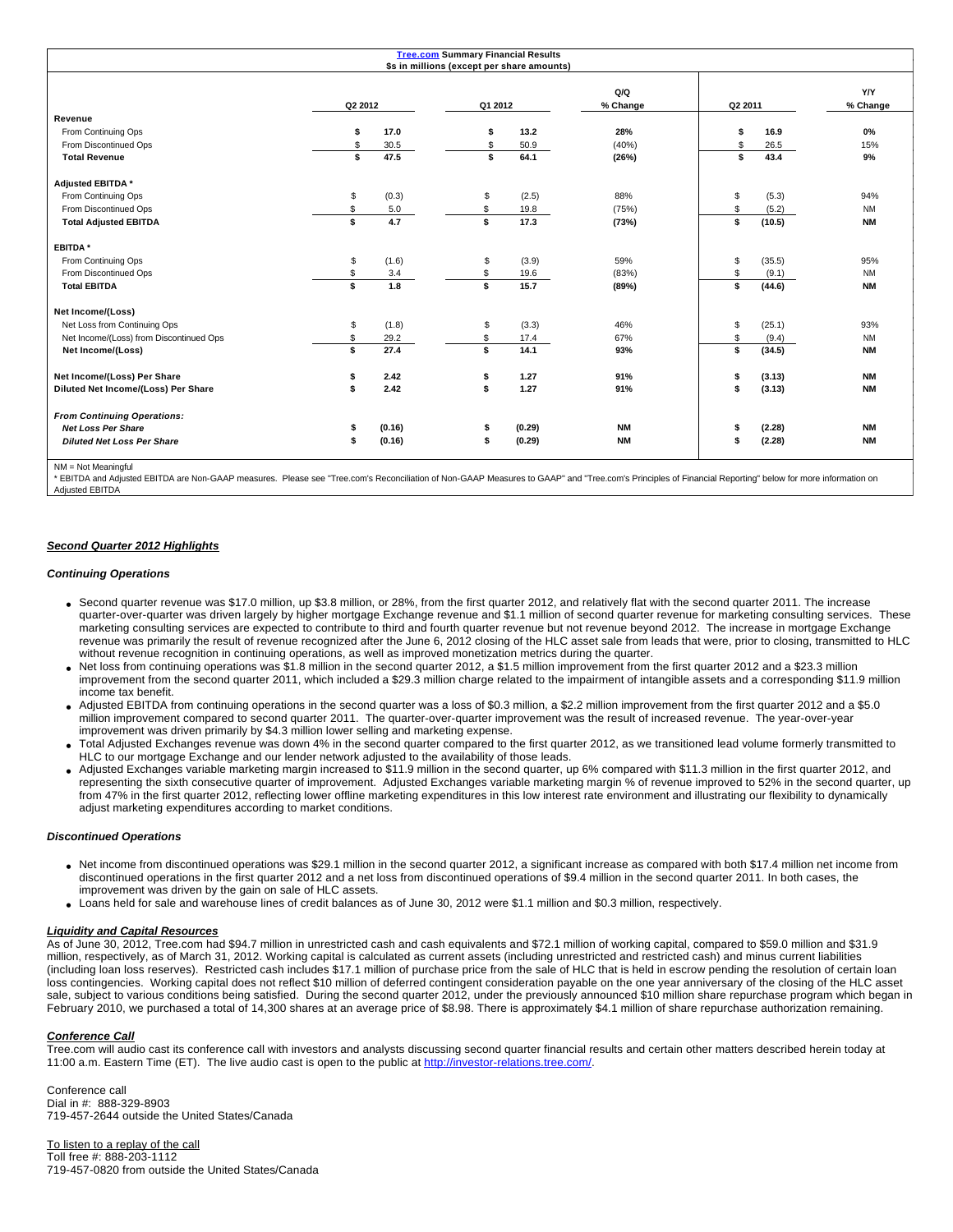# **QUARTERLY FINANCIALS —**

## **[TREE.COM,](http://tree.com/) INC. AND SUBSIDIARIES CONSOLIDATED STATEMENTS OF OPERATIONS (Unaudited)**

|                                                                  | <b>Three Months Ended</b><br>June 30. |                                          |          | <b>Six Months Ended</b><br><b>June 30.</b> |
|------------------------------------------------------------------|---------------------------------------|------------------------------------------|----------|--------------------------------------------|
|                                                                  | 2012                                  | 2011                                     | 2012     | 2011                                       |
|                                                                  |                                       | (In thousands, except per share amounts) |          |                                            |
| Revenue                                                          | \$16,970                              | \$16,931                                 | \$30,205 | \$30,850                                   |
| Costs and expenses                                               |                                       |                                          |          |                                            |
| Cost of revenue                                                  | 803                                   | 1,322                                    | 1.599    | 2.529                                      |
| Selling and marketing expense                                    | 10,969                                | 15,241                                   | 21,621   | 30,771                                     |
| General and administrative expense                               | 5.831                                 | 5.199                                    | 10.634   | 10,671                                     |
| Product development                                              | 756                                   | 751                                      | 1,530    | 1,997                                      |
| Litigation settlements and contingencies                         | 216                                   | 246                                      | 438      | 4,994                                      |
| Restructuring expense (gain)                                     | 3                                     | 398                                      | (61)     | 491                                        |
| Amortization of intangibles                                      | 106                                   | 267                                      | 213      | 574                                        |
| Depreciation                                                     | 1.046                                 | 1,225                                    | 2.270    | 2,284                                      |
| Asset impairments                                                |                                       | 29,250                                   |          | 29,250                                     |
| Total costs and expenses                                         | 19.730                                | 53,899                                   | 38.244   | 83,561                                     |
| Operating loss                                                   | (2,760)                               | (36,968)                                 | (8,039)  | (52, 711)                                  |
| Other expense                                                    |                                       |                                          |          |                                            |
| Interest expense                                                 | (136)                                 | (76)                                     | (257)    | (155)                                      |
| Total other expense, net                                         | (136)                                 | (76)                                     | (257)    | (155)                                      |
| Loss before income taxes                                         | (2,896)                               | (37, 044)                                | (8, 296) | (52, 866)                                  |
| Income tax benefit                                               | 1,142                                 | 11,928                                   | 3,274    | 11,663                                     |
| Net loss from continuing operations                              | (1,754)                               | (25, 116)                                | (5,022)  | (41, 203)                                  |
| Gain from sale of discontinued operations, net of tax            | 25,905                                |                                          | 25,905   |                                            |
| Income (loss) from operations of discontinued operations, net of |                                       |                                          |          |                                            |
| tax                                                              | 3,223                                 | (9,389)                                  | 20,641   | (32, 797)                                  |
| Income (loss) from discontinued operations                       | 29,128                                | (9,389)                                  | 46,546   | (32, 797)                                  |
| Net income (loss) attributable to common shareholders            | \$27,374                              | \$(34,505)                               | \$41,524 | \$(74,000)                                 |
| Weighted average common shares outstanding                       | 11,303                                | 11,014                                   | 11,238   | 10,948                                     |
| Weighted average diluted shares outstanding                      | 11,303                                | 11,014                                   | 11.238   | 10,948                                     |
| Net loss per share from continuing operations                    |                                       |                                          |          |                                            |
| Basic                                                            | \$(0.16)                              | \$(2.28)                                 | \$(0.45) | \$(3.76)                                   |
| Diluted                                                          | \$(0.16)                              | \$(2.28)                                 | \$(0.45) | \$(3.76)                                   |
| Net income (loss) per share from discontinued operations         |                                       |                                          |          |                                            |
| Basic                                                            | \$2.58                                | \$(0.85)                                 | \$4.14   | \$(3.00)                                   |
| <b>Diluted</b>                                                   | \$2.58                                | \$(0.85)                                 | \$4.14   | \$(3.00)                                   |
| Net income (loss) per share attributable to common shareholders  |                                       |                                          |          |                                            |
| Basic                                                            | \$2.42                                | \$(3.13)                                 | \$3.69   | \$(6.76)                                   |
| Diluted                                                          | \$2.42                                | \$(3.13)                                 | \$3.69   | \$(6.76)                                   |

#### **[TREE.COM,](http://tree.com/) INC. AND SUBSIDIARIES CONSOLIDATED BALANCE SHEETS**

**December 31, 2011**

**June 30, 2012**

| <b>ASSETS:</b>                                                       |           | (unaudited)<br>(In thousands, except<br>par value and share<br>amounts) |  |
|----------------------------------------------------------------------|-----------|-------------------------------------------------------------------------|--|
| Cash and cash equivalents                                            | \$94.682  | \$45.541                                                                |  |
| Restricted cash and cash equivalents                                 | 30.025    | 12.451                                                                  |  |
| Accounts receivable, net of allowance of \$70 and \$86, respectively | 7,409     | 5,474                                                                   |  |
| Prepaid and other current assets                                     | 1.839     | 1.060                                                                   |  |
| Current assets of discontinued operations                            | 5,453     | 232,425                                                                 |  |
| Total current assets                                                 | 139.408   | 296,951                                                                 |  |
| Property and equipment, net                                          | 7.691     | 8.375                                                                   |  |
| Goodwill                                                             | 3.632     | 3.632                                                                   |  |
| Intangible assets, net                                               | 10,976    | 11,189                                                                  |  |
| Other non-current assets                                             | 224       | 246                                                                     |  |
| Non-current assets of discontinued operations                        | 236       | 10.947                                                                  |  |
| Total assets                                                         | \$162,167 | \$331,340                                                               |  |
| LIABILITIES:                                                         |           |                                                                         |  |
| Accounts payable, trade                                              | \$4,625   | \$9,072                                                                 |  |
| Deferred revenue                                                     | 1.443     | 176                                                                     |  |
| Deferred income taxes                                                | 4,335     | 4,335                                                                   |  |
| Accrued expenses and other current liabilities                       | 15,446    | 16,712                                                                  |  |
| Current liabilities of discontinued operations                       | 41.453    | 250,030                                                                 |  |
| Total current liabilities                                            | 67,302    | 280,325                                                                 |  |
| Income taxes payable                                                 | 7         | $\overline{7}$                                                          |  |
| Other long-term liabilities                                          | 4.953     | 4.070                                                                   |  |
| Deferred income taxes                                                | 510       | 435                                                                     |  |
| Non-current liabilities of discontinued operations                   | 452       | 1,032                                                                   |  |
| <b>Total liabilities</b>                                             | 73,224    | 285,869                                                                 |  |
|                                                                      |           |                                                                         |  |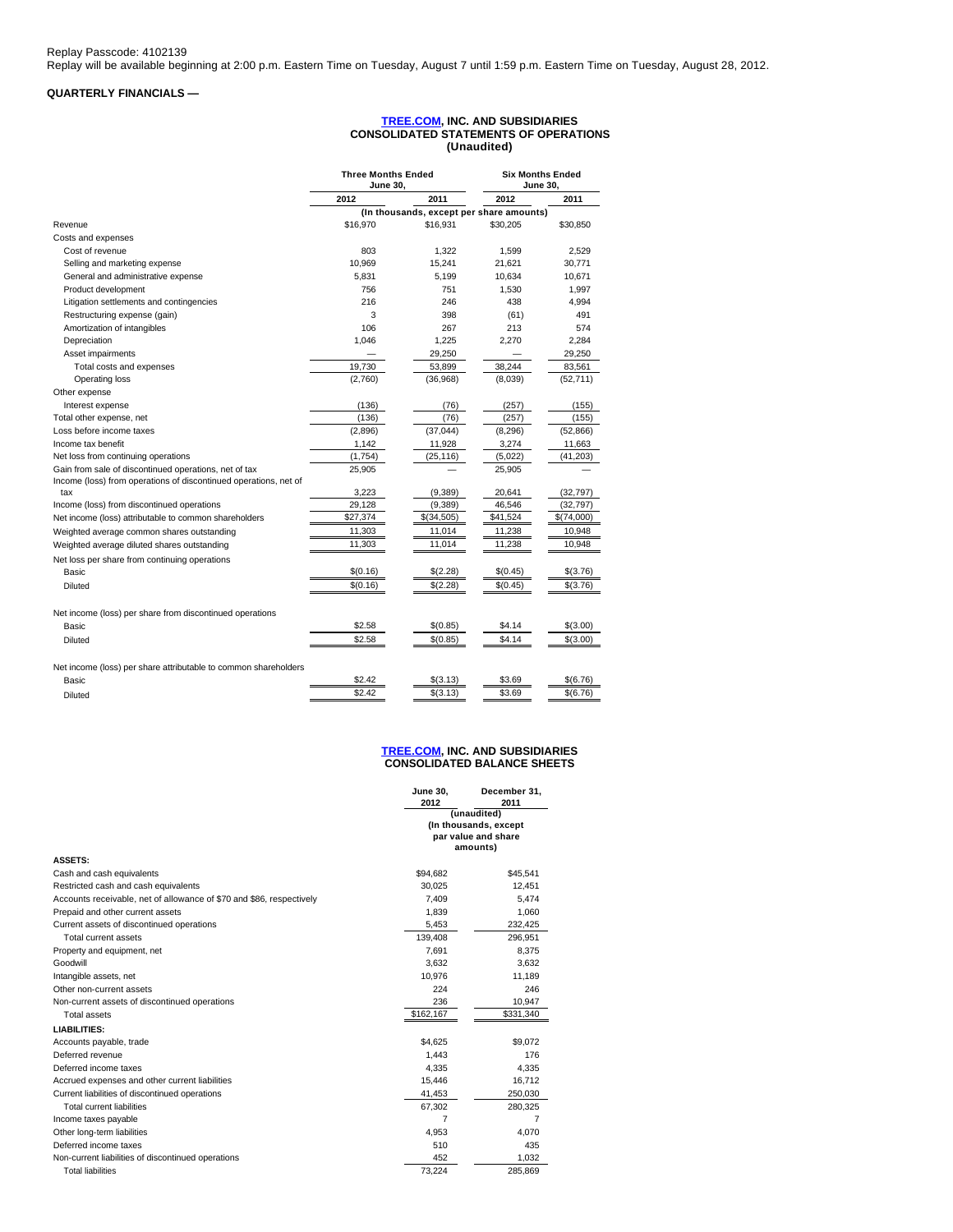#### Commitments and contingencies **SHAREHOLDERS' EQUITY:**

| Preferred stock \$.01 par value; authorized 5,000,000 shares; none issued or outstanding                                                                                |           | -          |
|-------------------------------------------------------------------------------------------------------------------------------------------------------------------------|-----------|------------|
| Common stock \$.01 par value; authorized 50,000,000 shares; issued 12,498,283 and<br>12,169,226 shares, respectively, and outstanding 11,360,722 and 11,045,965 shares, |           |            |
| respectively                                                                                                                                                            | 125       | 121        |
| Additional paid-in capital                                                                                                                                              | 914.060   | 911.987    |
| Accumulated deficit                                                                                                                                                     | (816.581) | (858, 105) |

|                                                                | 10101011  | 100011001 |
|----------------------------------------------------------------|-----------|-----------|
| Treasury stock of 1,137,561 and 1,123,261 shares, respectively | (8,661)   | (8,532)   |
| Total shareholders' equity                                     | 88.943    | 45.471    |
| Total liabilities and shareholders' equity                     | \$162.167 | \$331.340 |
|                                                                |           |           |

#### **[TREE.COM,](http://tree.com/) INC. AND SUBSIDIARIES CONSOLIDATED STATEMENTS OF CASH FLOWS (Unaudited)**

|                                                                                                                                                 | Six Months Ended<br><b>June 30.</b> |                |
|-------------------------------------------------------------------------------------------------------------------------------------------------|-------------------------------------|----------------|
|                                                                                                                                                 | 2012                                | 2011           |
|                                                                                                                                                 |                                     | (In thousands) |
| Cash flows from operating activities attributable to continuing operations:                                                                     |                                     |                |
| Net income (loss)                                                                                                                               | \$41,524                            | \$(74,000)     |
| Less (income) loss from discontinued operations, net of tax                                                                                     | (46, 546)                           | 32,797         |
| Net loss from continuing operations                                                                                                             | (5,022)                             | (41, 203)      |
| Adjustments to reconcile net loss from continuing operations to net cash used in operating<br>activities attributable to continuing operations: |                                     |                |
| Loss on disposal of fixed assets                                                                                                                | 60                                  | 111            |
| Amortization of intangibles                                                                                                                     | 213                                 | 574            |
| Depreciation                                                                                                                                    | 2.270                               | 2,284          |
| Intangible impairment                                                                                                                           |                                     | 29,250         |
| Non-cash compensation expense                                                                                                                   | 2.256                               | 1,908          |
| Deferred income taxes                                                                                                                           | 76                                  | (11,687)       |
| Bad debt expense (recovery)                                                                                                                     | (8)                                 | 19             |
| Changes in current assets and liabilities:                                                                                                      |                                     |                |
| Accounts receivable                                                                                                                             | (1,928)                             | (3,537)        |
| Prepaid and other current assets                                                                                                                | 230                                 | 142            |
| Accounts payable and other current liabilities                                                                                                  | (6,033)                             | 7.262          |
| Income taxes payable                                                                                                                            | (855)                               | (28)           |
| Deferred revenue                                                                                                                                | 1,267                               | (231)          |
| Other, net                                                                                                                                      | 884                                 | 195            |
| Net cash used in operating activities attributable to continuing operations                                                                     | (6,590)                             | (14, 941)      |
| Cash flows from investing activities attributable to continuing operations:                                                                     |                                     |                |
| Capital expenditures                                                                                                                            | (1,459)                             | (4, 138)       |
| Increase in restricted cash                                                                                                                     | (4,647)                             | (1, 466)       |
| Net cash used in investing activities attributable to continuing operations                                                                     | (6, 106)                            | (5,604)        |
| Cash flows from financing activities attributable to continuing operations:                                                                     |                                     |                |
| Vesting and issuance of common stock, net of withholding taxes                                                                                  | (348)                               | (901)          |
| Purchase of treasury stock                                                                                                                      | (129)                               |                |
| (Increase) decrease in restricted cash                                                                                                          | 4.150                               | (700)          |
| Net cash provided by (used in) financing activities attributable to continuing operations                                                       | 3.673                               | (1,601)        |
| Total cash used in continuing operations                                                                                                        | (9,023)                             | (22, 146)      |
| Net cash provided by (used in) operating activities attributable to discontinued operations                                                     | 224,224                             | (16, 817)      |
| Net cash provided by (used in) investing activities attributable to discontinued operations                                                     | 31.251                              | (9,211)        |
| Net cash provided by (used in) financing activities attributable to discontinued operations                                                     | (197, 311)                          | 13,632         |
| Total cash provided by (used in) discontinued operations                                                                                        | 58,164                              | (12, 396)      |
| Net increase (decrease) in cash and cash equivalents                                                                                            | 49.141                              | (34, 542)      |
| Cash and cash equivalents at beginning of period                                                                                                | 45,541                              | 68,819         |
| Cash and cash equivalents at end of period                                                                                                      | \$94,682                            | \$34,277       |

# **TREE.COM'S RECONCILIATION OF NON-GAAP MEASURES TO GAAP (\$ in thousands):**

Below is a reconciliation of Adjusted EBITDA to net income (loss) for both continuing operations and discontinued operations. See "Tree.com's Principles of Financial Reporting" for further discussion of our use of these Non-GAAP measures.

|                                                      | <b>Three Months Ended</b> |                        |                |  |  |
|------------------------------------------------------|---------------------------|------------------------|----------------|--|--|
|                                                      | June 30, 2012             | June 30, 2011          | March 31, 2012 |  |  |
|                                                      |                           | (Dollars in thousands) |                |  |  |
| Adjusted EBITDA from continuing operations           | \$(317)                   | \$(5,336)              | \$(2,546)      |  |  |
| Adjustments to reconcile to net loss from continuing |                           |                        |                |  |  |
| operations:                                          |                           |                        |                |  |  |
| Amortization of intangibles                          | (106)                     | (267)                  | (107)          |  |  |
| Depreciation                                         | (1,046)                   | (1,225)                | (1,224)        |  |  |
| Restructuring expense                                | (3)                       | (398)                  | 64             |  |  |
| Asset impairments                                    |                           | (29, 250)              |                |  |  |
| Loss on disposal of assets                           |                           | (111)                  | (60)           |  |  |
| Non-cash compensation                                | (1,072)                   | (786)                  | (1, 184)       |  |  |
| Litigation settlements and contingencies             | (216)                     | (246)                  | (222)          |  |  |
| Post-acquisition adjustments                         |                           | 651                    |                |  |  |
| Other expense, net                                   | (136)                     | (76)                   | (121)          |  |  |
| Income tax benefit                                   | 1,142                     | 11,928                 | 2,131          |  |  |
| Net loss from continuing operations                  | \$(1,754)                 | \$(25, 116)            | \$(3,269)      |  |  |
| Adjusted EBITDA from discontinued operations         | \$5,032                   | \$(5, 152)             | \$19,814       |  |  |

Adjustments to reconcile to net income (loss) from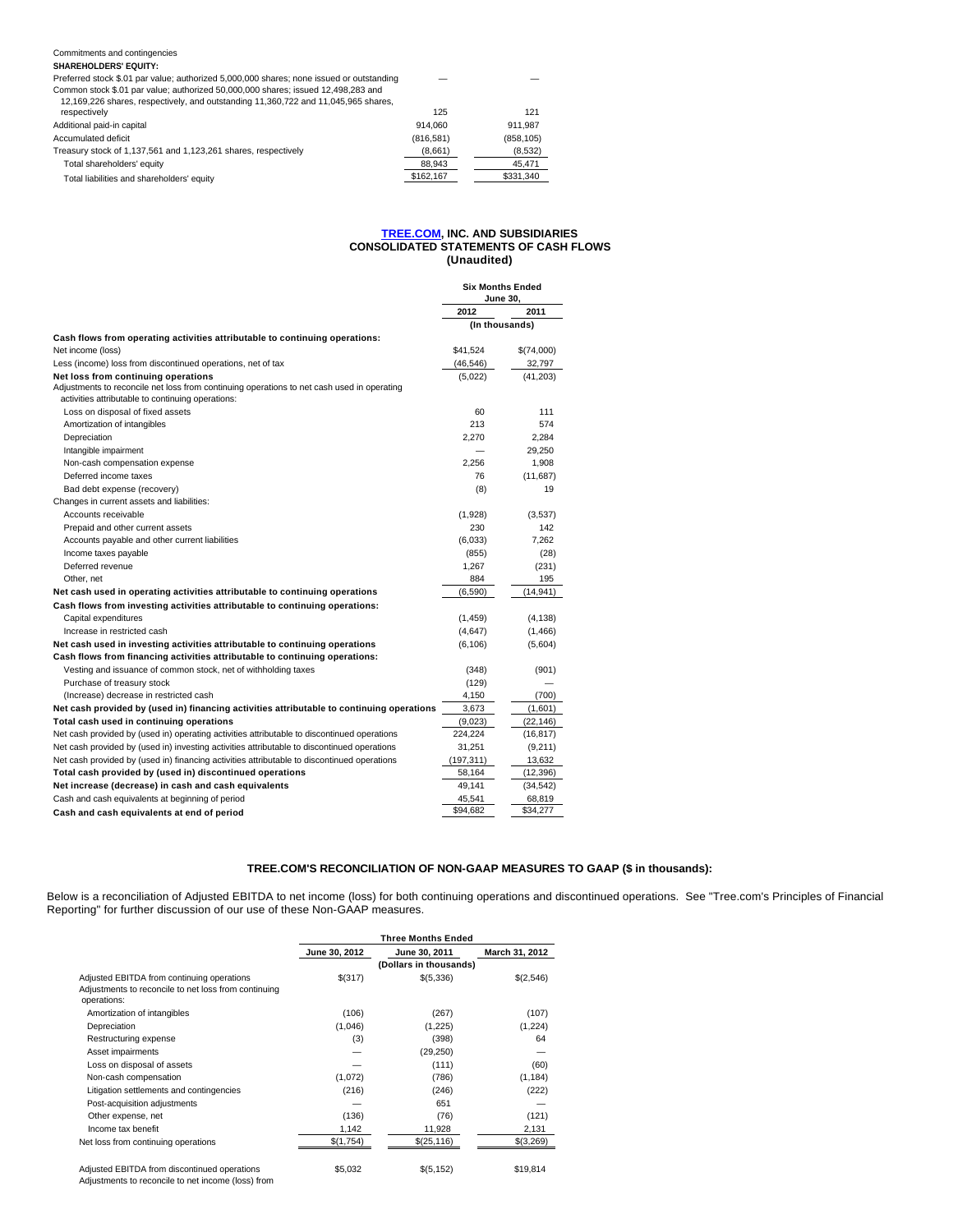| discontinued operations:                              |          |            |           |
|-------------------------------------------------------|----------|------------|-----------|
| Amortization of intangibles                           |          | (35)       |           |
| Depreciation                                          |          | (276)      |           |
| Restructuring expense                                 | (239)    | (3,906)    | (18)      |
| Asset impairments                                     | (1, 365) |            |           |
| Non-cash compensation                                 | (42)     | (5)        | (128)     |
| Litigation settlements and contingencies              | (15)     | (15)       | (20)      |
| Gain from sale of discontinued operations, net of tax | 25,905   |            |           |
| Other expense, net                                    | 10       |            |           |
| Income tax provision                                  | (158)    |            | (2, 230)  |
| Net income (loss) from discontinued operations        | \$29,128 | \$(9,389)  | \$17,418  |
|                                                       |          |            |           |
| Adjusted EBITDA from continuing operations per above  | \$(317)  | \$(5,336)  | \$(2,546) |
| Adjusted EBITDA from discontinued operations per      |          |            |           |
| above                                                 | 5,032    | (5, 152)   | 19,814    |
| <b>Total Adjusted EBITDA</b>                          | 4.715    | (10, 488)  | 17,268    |
| Adjustments to reconcile to net income (loss):        |          |            |           |
| Amortization of intangibles                           | (106)    | (302)      | (107)     |
| Depreciation                                          | (1,046)  | (1,501)    | (1, 224)  |
| Restructuring expense                                 | (242)    | (4, 304)   | 46        |
| Asset impairments                                     | (1, 365) | (29, 250)  |           |
| Loss on disposal of assets                            |          | (111)      | (60)      |
| Non-cash compensation                                 | (1, 114) | (791)      | (1, 312)  |
| Litigation settlements and contingencies              | (231)    | (261)      | (242)     |
| Post-acquisition adjustments                          |          | 651        |           |
| Gain from sale of discontinued operations, net of tax | 25,905   |            |           |
| Other expense, net                                    | (126)    | (76)       | (121)     |
| Income tax benefit (provision)                        | 984      | 11,928     | (99)      |
| Net income (loss)                                     | \$27,374 | \$(34,505) | \$14,149  |

Below is a reconciliation of revenue to adjusted Exchanges revenue, selling and marketing expense to adjusted Exchanges marketing expense, and Adjusted EBITDA from continuing operations (reconciled to operating loss in table above) to Adjusted Exchanges EBITDA.

See "Tree.com's Principles of Financial Reporting" for further discussion of the Company's use of these Non-GAAP measures.

| (Dollars in thousands)                                           | Qtr 2<br>2012 | Qtr 1<br>2012 | Qtr 2<br>2011 |
|------------------------------------------------------------------|---------------|---------------|---------------|
| Revenue - Continuing Operations                                  | \$16,970      | \$13,235      | \$16,931      |
| Mortgage Exchanges Revenue                                       | 12,461        | 8,950         | 12,381        |
| Adjustment: Hypothetical Revenue for leads sent to LTL           | 6,026         | 10,838        | 7,780         |
| <b>Adjusted Mortgage Exchange Revenue</b>                        | \$18,487      | \$19,788      | \$20,160      |
| Non-Mortgage Revenue                                             | 4,508         | 4.285         | 4,550         |
| <b>Total Adjusted Exchanges Revenue</b>                          | \$22,995      | \$24,073      | \$24,711      |
| Selling and Marketing Expense - Continuing Operations            | \$10,969      | \$10,652      | \$15,241      |
| <b>Exchanges Marketing</b>                                       | 8.969         | 9.142         | 13,857        |
| Adjustment: Shared Variable Marketing absorbed in Continuing Ops | 2,082         | 3,683         | 4,534         |
| <b>Adjusted Exchanges Marketing Expense</b>                      | \$11,051      | \$12,825      | \$18,391      |
| Other Marketing                                                  | 2,000         | 1.510         | 1,385         |
| Adjusted EBITDA - Continuing Operations *                        | \$(317)       | \$(2,546)     | \$(5,336)     |
| Adjustment: Combined revenue and marketing                       | 3,943         | 7,155         | 3,246         |
| Adjustment: Shared compensation costs absorbed in Continuing Ops | (206)         | (269)         | (241)         |
| <b>Adiusted Exchanges EBITDA</b>                                 | \$3.420       | \$4.341       | \$(2,331)     |

\* See reconciliation in prior table.

## **TREE.COM'S PRINCIPLES OF FINANCIAL REPORTING**

Tree.com reports Earnings Before Interest, Taxes, Depreciation and Amortization ("EBITDA"), and adjusted for certain items discussed below ("Adjusted EBITDA"), adjusted Exchanges mortgage revenue, total adjusted Exchanges revenue, adjusted Exchanges marketing expense, variable marketing margin \$, variable marketing margin % of revenue, adjusted Exchanges EBITDA and adjusted EBITDA % of revenue as supplemental measures to GAAP. These measures are primary metrics by which Tree.com evaluates the performance of its businesses, on which its marketing expenditures are based and, in the case of Adjusted EBITDA and Variable Marketing Margin \$, by which management and many employees are compensated. Tree.com believes that investors should have access to the same set of tools that it uses in analyzing its results. These non-GAAP measures should be considered in addition to results prepared in accordance with GAAP, but should not be considered a substitute for or superior to GAAP results. Tree.com provides and encourages investors to examine the reconciling adjustments between the GAAP and non-GAAP measure set forth above.

#### **Definition of Tree.com's Non-GAAP Measures**

EBITDA is defined as operating income or loss (which excludes interest expense and taxes) excluding amortization of intangibles and depreciation.